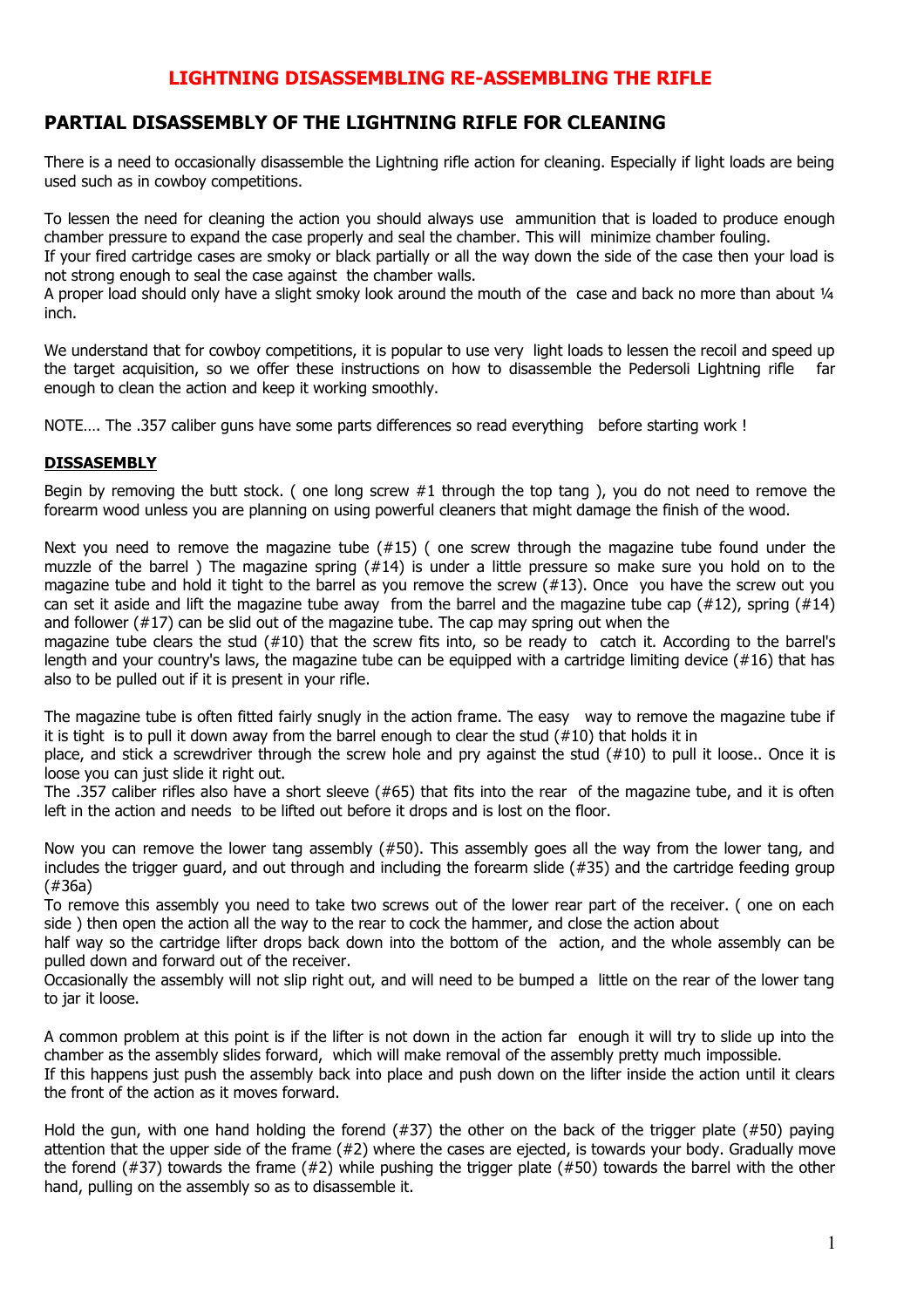The lower assembly should not be disassembled any further than this, and can be cleaned easily with some commercial gun scrubber or solvent and compressed to remove all solvents (recommended).

If you want to remove the bolt  $(#26)$  and bolt lock  $(#27)$  to clean them, you simply slide the bolt to the rear, and then locate the small hole towards the rear of the receiver on the left side that seems to have no special purpose. Slide a small punch into that hole and carefully line up the pin (#31) that attaches the bolt lock to the bolt with this hole and you can push the bolt lock pin (#31) out through the slightly larger hole on the other side of the receiver.

The bolt lock (#27) can then be lifted out of the bottom of the receiver and the bolt (#26)will slide out the rear. There is generally no need to disassemble the bolt further for cleaning.

For cleaning recommend that you spray the parts or soak them in a solvent that will dissolve the dirt and powder fouling seen and then blow it out carefully with compressed air. Spray parts liberally with a good gun oil or a lubricating type penetrant such as "Break Free" or a similar product. Blow the solvent around with the compressed air and reassemble.

## **REASSEMBLY ( in reverse order)**

Bolt (#26) first then bolt lock (#27), and pin (#31), followed by lower assembly (#50), and etc.

When you reinstall the lower assembly, you need to make sure that the bolt lock fits into the hole in the rear of the forearm slide.

To do this, make sure the hammer (44) is at full cock, and start the assembly into place with the bolt (#26) positioned about half way to the rear and the slide (#35) about half way back, and then rotate the rifle so I can see down into the top of the receiver and locate the hole in the slide. Work the bolt and forearm slide till I you get the bolt lock (#36) lined up with the hole in the slide and slip it all carefully together, and check to

make sure the slide will move the bolt in both directions normally before it is pushed together.

You should take care that you do not push the bolt all the way closed until you know for sure that the bolt and slide are lined up properly.

It is possible to push the bolt closed without it being attached to the slide properly, and it will lock the lower assembly into place so that it can not be moved forward to get it out and correct the alignment.

If you do have the situation where the assembly and the bolt and slide are not connected, and the lower assembly will not come back out, then you must reach into the magazine hole in the front of the receiver with a wire (with a 1/8 inch bend at the end of it), and you have to reach through the magazine hole and around the tail hanging from the bottom front of the bolt and hook the bolt lock behind it and push it to the rear to unlock the bolt.

You can then remove the lower assembly far enough to clear the bolt stop and try to assembly the parts again.

Once you have the lower assembly back in and working properly, just install the screws and put the butt stock back on, and replace the magazine tube and components, and the disassembly and re-assembly work is completed.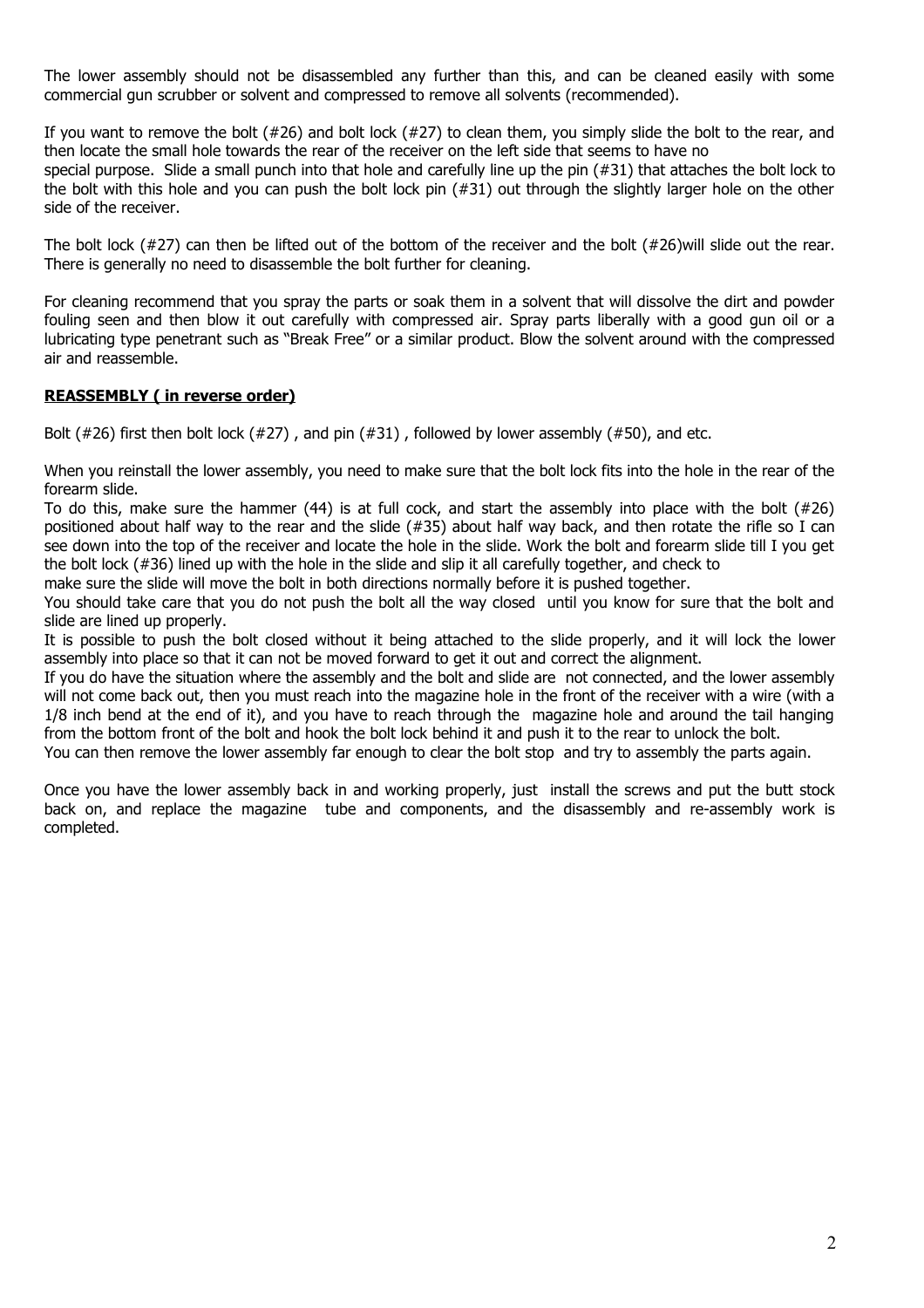**DP Lightning 20"-24"-26" canna ottagonale .357 Mag DP Lightning 20"-24"26" octagonal barrel .357 Mag DP Lightning 20"-24"-26"canon octagonale .357 Mag**



3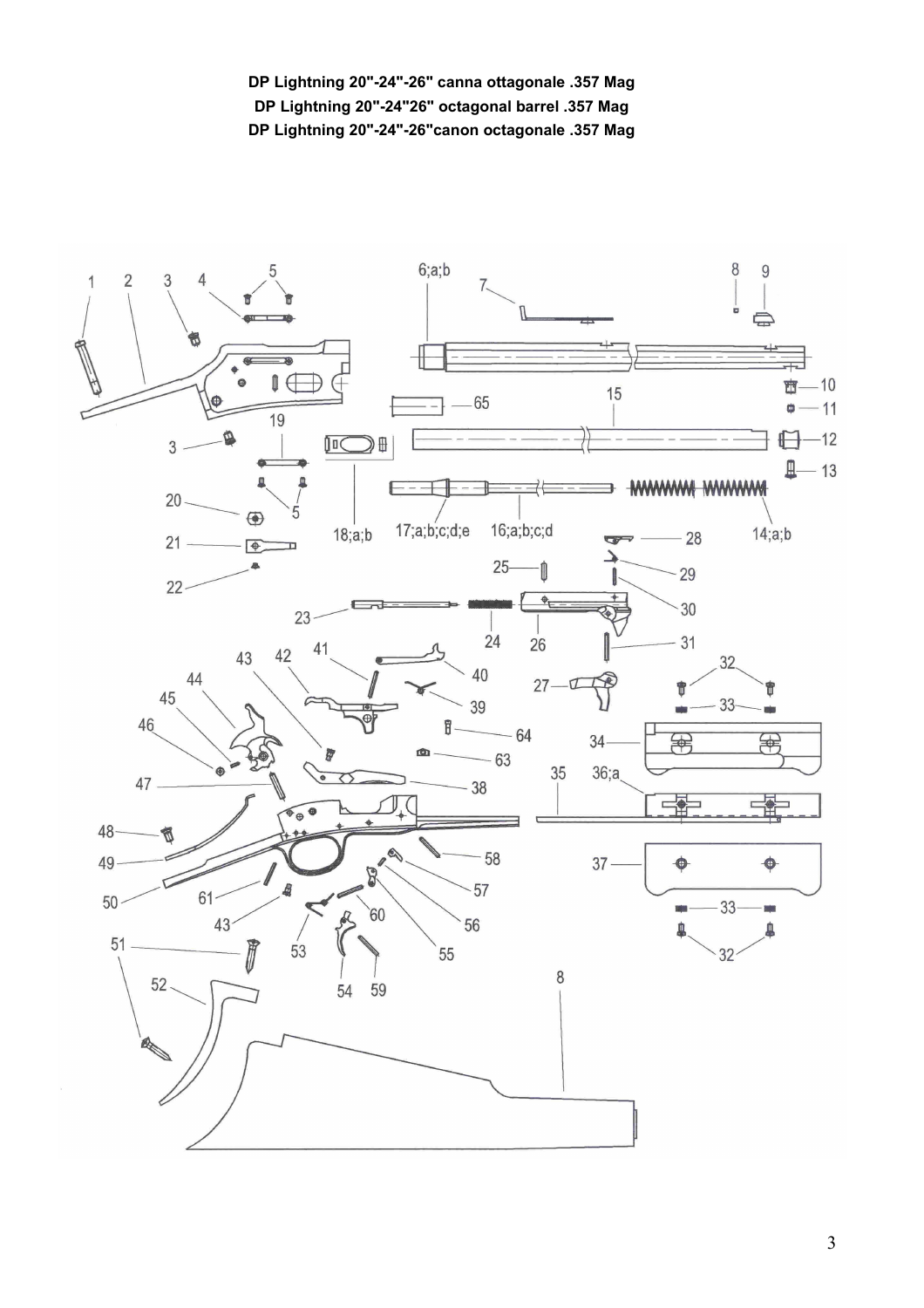| 1   | Italiano                                  | <b>English</b>                                 | <b>Français</b>                                 | <b>Référence</b> |
|-----|-------------------------------------------|------------------------------------------------|-------------------------------------------------|------------------|
| 2   | Vite coda                                 | Tang screw                                     | Vis queue de culasse                            | M70TFM5750       |
| 3   | Bascula                                   | Frame                                          | Bascule                                         | 0800002155       |
| 4   | Vite bascula-sottoguardia                 | Frame and trigger plate screw                  | Vis bascule et sous garde                       | M70TFC5749       |
| 5   | Piastrina laterale sinistra               | eft plate.                                     | Plaquette gauche                                | 0800004436       |
| 6   | Vite piastrine laterali                   | Plates screws                                  | Vis plaquettes                                  | M70TFC5745       |
| 6а  | Canna ottagonale 20"                      | Octagonal barrel 20"                           | Canon octagonal 20"                             | 0800007079       |
| 6b  | Canna ottagonale 24"                      | Octagonal barrel 24"                           | Canon octagonal 24"                             | 0800007081       |
| 7   | Canna ottagonale 26"                      | Octagonal barrel 26"                           | Canon octagonal 26"                             | 0800007083       |
| 8   | Tacca di mira                             | Rear sight                                     | Cran de mire                                    | 0800005044       |
| 9   | Calcio                                    | Stock                                          | Crosse                                          | 0800002367       |
| 9а  | Mirino                                    | Front sight                                    | Guidon                                          | 0800003864       |
| 10  | Grano mirino                              | Front sight screw                              | Vis cran de mire                                | M700ST5802       |
| 11  | Supporto tappo serbatoio                  | Magazine plug keeper                           | Support du bouchon magasin                      | 0800004744       |
| 12  | Grano supporto tappo serbatoio            | Magazine plug keeper dowel                     | Grain support bouchon magasin                   | M700ST5760       |
| 13  | Tappo serbatoio                           | Magazine plug                                  | Bouchon magasin                                 | 0800005015       |
| 14  | Vite tappo serbatoio                      | Magazine plug screw                            | Vis bouchon magasin                             | M70TFM5752       |
| 14a | Molla serbatoio 20"                       | Magazine spring 20"                            | Ressort chargeur 20"                            | 0800003862       |
| 14b | Molla serbatoio 24"                       | Magazine spring 24"                            | Ressort chargeur 24"                            | 0800003861       |
| 15  | Molla serbatoio 26"                       | Magazine spring 26"                            | Ressort chargeur 26"                            | 0800003863       |
| 16  | Serbatoio                                 | Magazine                                       | Chargeur                                        | 0800004748       |
| 16a | Limitatore serbatoio 20" (5 cartucce)     | Magazine limiting device 20" (5 cartr)         | imiteur du chargeur 20" (5 cart)                | 0800003186       |
| 16b | Limitatore serbatoio 24" (5 cartucce)     | Magazine limiting device 24" (5 cartr)         | imiteur du chargeur 24" (5 cart)                | 0800003187       |
| 16c | Limitatore serbatoio 24" (10 cartucce)    | Magazine limiting device 24" (10 cartr)        | imiteur du chargeur 24" (10 cart).              | 0800003188       |
| 16d | imitatore serbatoio 26" (5 cartucce)      | Magazine limiting device 26" (5 cartr)         | imiteur du chargeur 26" (5 cart)                | 0800003189       |
| 17  | imitatore serbatoio 26" (10 cartucce).    | Magazine limiting device 26" (10 cartr)        | imiteur du chargeur 26" (10 cart).              | 0800003190       |
| 17a | Perno alimentatore serbatoio              | Magazine feeder device pin                     | Pivot alimenteur du chargeur                    | 0800004448       |
| 17b | Gruppo limitatore serbatoio 20" (5 cart)  | Magazine limiting device group 20" (5 cartr.)  | Ensembles limitation du chargeur 20" (5 cart.)  | 080G003186       |
| 17c | Gruppo limitatore serbatoio 24" (5 cart)  | Magazine limiting device group 24" (5 cartr.)  | Ensembles limitation du chargeur 24" (5 cart.)  | 080G003187       |
| 17d | Gruppo limitatore serbatoio 24" (10 cart) | Magazine limiting device group 24" (10 cartr.) | Ensembles limitation du chargeur 24" (10 cart.) | 080G003188       |
| 17e | Gruppo limitatore serbatoio 26" (5 cart)  | Magazine limiting device group 26" (5 cartr.)  | Ensembles limitation du chargeur 20" (5 cart.)  | 080G003189       |
| 18  | Gruppo limitatore serbatoio 26" (10 cart) | Magazine limiting device group 26" (10 cartr.) | Ensembles limitation du chargeur 26" (10 cart.) | 080G003190       |
| 18a | Coperchietto                              | Magazine gate                                  | Couvercle magasin                               | 0800002371       |
| 18b | Supporto coperchietto                     | Magazine gate keeper                           | Support du couvercle magasin                    | 0800004759       |
| 19  | Gruppo coperchietto                       | Magazine gate group                            | Ensembles couvercle magasin                     | 080G002371       |
| 20  | Piastrina laterale destra                 | Right plate                                    | Plaquette droite                                | 0800004435       |
| 21  | Rondella molla coperchietto               | Magazine gate spring washer                    | Rondelle ressort couvercle magasin              | 0800004509       |
| 22  | Molla coperchietto                        | Magazine gate spring                           | Ressort couvercle magasin                       | 0800003840       |
| 23  | Vite molla coperchietto                   | Magazine gate spring screw                     | Vis ressort couvercle magasin                   | M70TFC5746       |
| 24  | Percussore                                | Firing pin                                     | Percuteur                                       | 0800004447       |
| 25  | Molla percussore                          | Firing pin spring                              | Ressort percuteur                               | 0800003839       |
| 26  | Spina fermo percussore                    | Firing pin catch pin                           | Goupille arrête percuteur                       | M70COP5753       |
| 27  | Otturatore                                | Bolt                                           | Obturateur                                      | 0800004004       |
| 28  | Blocco chiusura                           | Bolt breech                                    | Bloc de fermeture                               | 0800002196       |
| 29  | Estrattore                                | Extractor                                      | Extracteur                                      | 0800003154       |
| 30  | Molla estrattore                          | Extractor spring                               | Ressort extracteur                              | 0800003838       |
| 31  | Spina estrattore                          | Extractor pin                                  | Goupille extracteur                             | M70COP5362       |
| 32  | Spina blocco chiusura                     | Bolt breech pin                                | Goupille bloc fermeture                         | M70COP5755       |
| 33  | Vite astine                               | Forend screw                                   | Vid devant bois                                 | M70TFC5751       |
| 34  | Ghiera astine                             | Forend washer                                  | Rondelle devant bois                            | 0800003136       |
| 35  | Astina sinistra                           | eft forend                                     | Devant bois gauche                              | 0800002022       |
| 36  | Asta caricamento                          | Cartridge feeding shaft                        | Tige chargement                                 | 0800002020       |
| 36a | Tubo caricamento                          | Feeding tube                                   | Tube de chargement                              | 0800005014       |
| 37  | Gruppo caricamento                        | Cartridge feeding group                        | Group chargeur                                  | 080G003135       |
| 38  | Astina destra                             | Right forend                                   | Devant bois gauche                              | 0800002021       |
| 39  | Elevatore                                 | Elevator                                       | Elevateur                                       | 0800003155       |
| 40  | Molla recupero leva fermo cartuccia e     | Cartridge and rocker arm retaining lever       | Ressort levier d'arrête cartouche et basculeur  | 0800003843       |